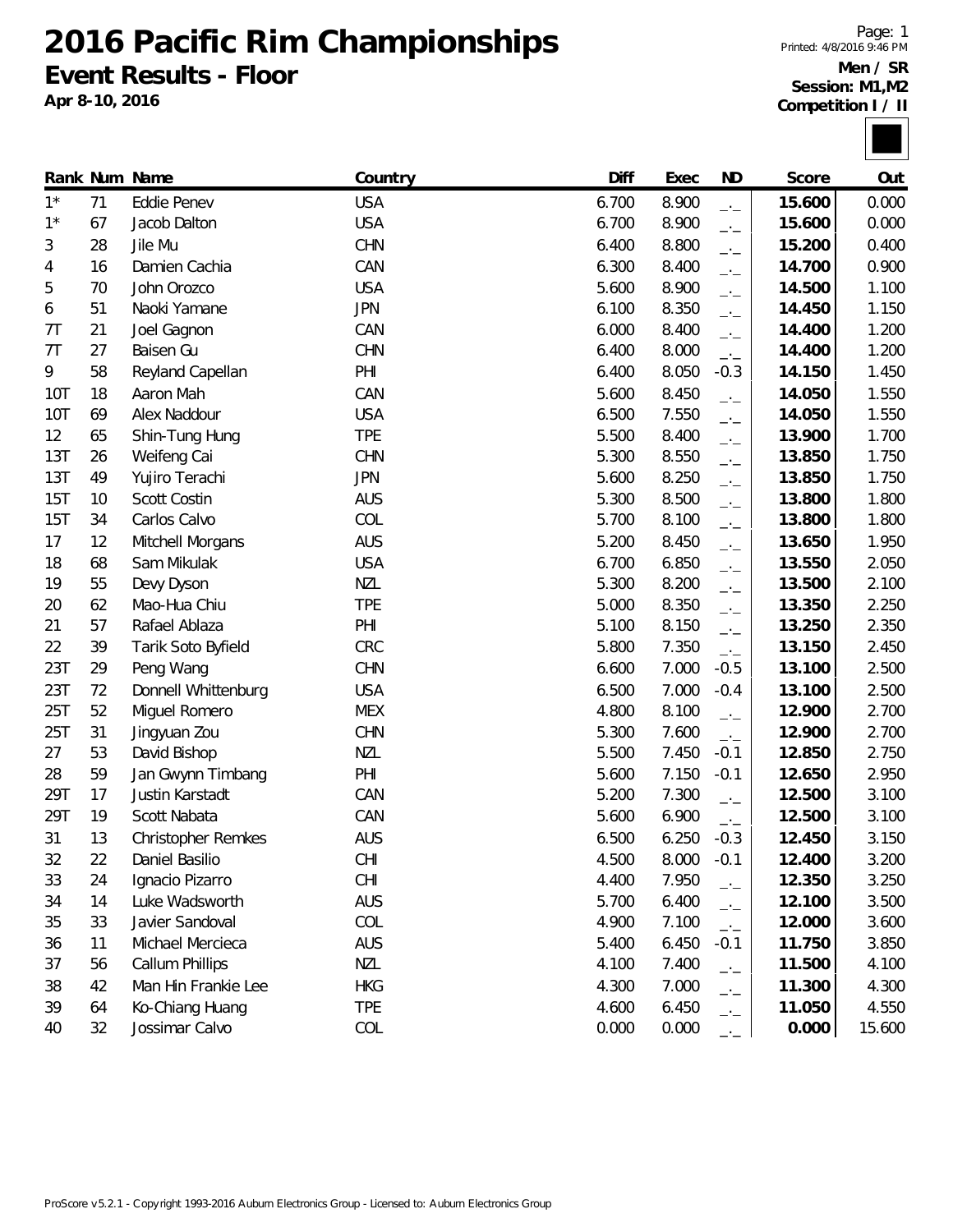**2016 Pacific Rim Championships Event Results - Pommel**

**Apr 8-10, 2016**

Page: 1 Printed: 4/8/2016 9:46 PM **Men / SR Session: M1,M2**

**Competition I / II**



|           |    | Rank Num Name       | Country    | Diff  | Exec  | <b>ND</b>                | Score  | Out    |
|-----------|----|---------------------|------------|-------|-------|--------------------------|--------|--------|
| 1         | 31 | Jingyuan Zou        | <b>CHN</b> | 6.200 | 9.250 | $-1$                     | 15.450 | 0.000  |
| 2         | 68 | Sam Mikulak         | <b>USA</b> | 6.200 | 8.900 | $-1$                     | 15.100 | 0.350  |
| 3         | 30 | Xiaoming Wu         | <b>CHN</b> | 6.200 | 8.850 | $-1$                     | 15.050 | 0.400  |
| 4T        | 16 | Damien Cachia       | CAN        | 6.300 | 8.700 | $-1$                     | 15.000 | 0.450  |
| 4T        | 69 | Alex Naddour        | <b>USA</b> | 6.800 | 8.200 | $ -$                     | 15.000 | 0.450  |
| 6         | 27 | Baisen Gu           | <b>CHN</b> | 5.900 | 9.050 | $\overline{\phantom{a}}$ | 14.950 | 0.500  |
| 7         | 26 | Weifeng Cai         | <b>CHN</b> | 6.000 | 8.750 | $\overline{\phantom{a}}$ | 14.750 | 0.700  |
| 8         | 71 | <b>Eddie Penev</b>  | <b>USA</b> | 5.700 | 8.950 | $-1$                     | 14.650 | 0.800  |
| 9T        | 17 | Justin Karstadt     | CAN        | 5.800 | 8.800 | $-1$                     | 14.600 | 0.850  |
| <b>9T</b> | 19 | Scott Nabata        | CAN        | 6.000 | 8.600 | $\overline{a}$           | 14.600 | 0.850  |
| 11        | 72 | Donnell Whittenburg | <b>USA</b> | 5.600 | 8.750 | $\overline{\phantom{a}}$ | 14.350 | 1.100  |
| 12        | 28 | Jile Mu             | CHN        | 5.500 | 8.750 | $-1$                     | 14.250 | 1.200  |
| 13        | 14 | Luke Wadsworth      | <b>AUS</b> | 5.400 | 8.700 | $-1$                     | 14.100 | 1.350  |
| 14        | 64 | Ko-Chiang Huang     | <b>TPE</b> | 5.400 | 8.600 | $\overline{\phantom{a}}$ | 14.000 | 1.450  |
| 15        | 11 | Michael Mercieca    | <b>AUS</b> | 5.200 | 8.700 | $-1$                     | 13.900 | 1.550  |
| 16        | 62 | Mao-Hua Chiu        | <b>TPE</b> | 5.500 | 8.350 | $\overline{a}$           | 13.850 | 1.600  |
| 17        | 33 | Javier Sandoval     | COL        | 5.900 | 7.850 | $-1$                     | 13.750 | 1.700  |
| 18        | 55 | Devy Dyson          | <b>NZL</b> | 6.000 | 7.500 | $-1$                     | 13.500 | 1.950  |
| 19        | 34 | Carlos Calvo        | COL        | 5.400 | 8.050 | $-1$                     | 13.450 | 2.000  |
| 20        | 39 | Tarik Soto Byfield  | CRC        | 4.800 | 8.600 | $-1$                     | 13.400 | 2.050  |
| 21T       | 70 | John Orozco         | <b>USA</b> | 5.700 | 7.650 | $-1$                     | 13.350 | 2.100  |
| 21T       | 13 | Christopher Remkes  | <b>AUS</b> | 6.000 | 7.350 | $-1$                     | 13.350 | 2.100  |
| 23        | 56 | Callum Phillips     | <b>NZL</b> | 4.800 | 8.500 | $-1$                     | 13.300 | 2.150  |
| 24T       | 53 | David Bishop        | <b>NZL</b> | 4.700 | 8.400 | $-1$                     | 13.100 | 2.350  |
| 24T       | 65 | Shin-Tung Hung      | <b>TPE</b> | 5.200 | 7.900 | $\overline{\phantom{a}}$ | 13.100 | 2.350  |
| 26        | 18 | Aaron Mah           | CAN        | 4.800 | 8.150 | $-1$                     | 12.950 | 2.500  |
| 27T       | 59 | Jan Gwynn Timbang   | PHI        | 4.700 | 8.050 | $-1$                     | 12.750 | 2.700  |
| 27T       | 51 | Naoki Yamane        | <b>JPN</b> | 5.300 | 7.450 | $-1$                     | 12.750 | 2.700  |
| 29        | 12 | Mitchell Morgans    | <b>AUS</b> | 4.200 | 8.400 | $\overline{\phantom{a}}$ | 12.600 | 2.850  |
| 30        | 49 | Yujiro Terachi      | <b>JPN</b> | 5.200 | 7.350 | $-1$                     | 12.550 | 2.900  |
| 31        | 10 | Scott Costin        | <b>AUS</b> | 4.300 | 7.950 | $-1$                     | 12.250 | 3.200  |
| 32        | 24 | Ignacio Pizarro     | <b>CHI</b> | 4.400 | 6.650 |                          | 11.050 | 4.400  |
| 33        | 22 | Daniel Basilio      | <b>CHI</b> | 3.000 | 7.450 | $-1$                     | 10.450 | 5.000  |
| 34        | 57 | Rafael Ablaza       | PHI        | 3.300 | 6.800 | $ -$                     | 10.100 | 5.350  |
| 35        | 42 | Man Hin Frankie Lee | <b>HKG</b> | 2.400 | 7.350 | $ -$                     | 9.750  | 5.700  |
| 36        | 52 | Miguel Romero       | <b>MEX</b> | 5.000 | 4.200 | $-1$                     | 9.200  | 6.250  |
| $37*$     | 67 | Jacob Dalton        | <b>USA</b> | 0.000 | 0.000 | $ -$                     | 0.000  | 15.450 |
| $37*$     | 32 | Jossimar Calvo      | COL        | 0.000 | 0.000 | $ -$                     | 0.000  | 15.450 |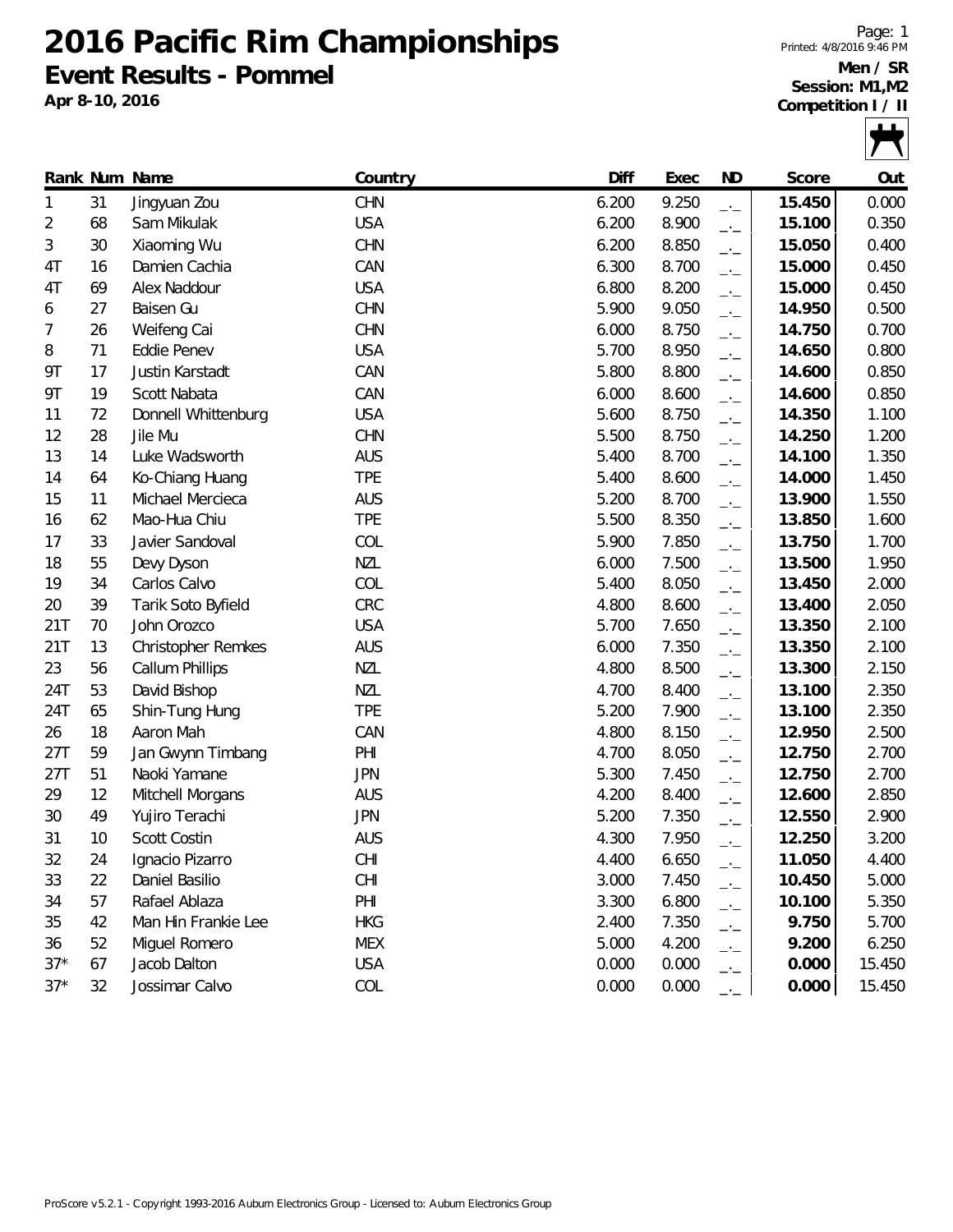**2016 Pacific Rim Championships Event Results - Rings**

**Apr 8-10, 2016**

Page: 1 Printed: 4/8/2016 9:47 PM

**Men / SR Session: M1,M2 Competition I / II**



|                |    | Rank Num Name       | Country    | Diff  | Exec  | <b>ND</b>                | Score  | Out    |
|----------------|----|---------------------|------------|-------|-------|--------------------------|--------|--------|
| $\mathbf{1}$   | 72 | Donnell Whittenburg | <b>USA</b> | 6.700 | 9.000 | $-$                      | 15.700 | 0.000  |
| $\overline{2}$ | 70 | John Orozco         | <b>USA</b> | 6.300 | 8.900 | $-1$                     | 15.200 | 0.500  |
| 3              | 67 | Jacob Dalton        | <b>USA</b> | 6.400 | 8.600 | $\overline{\phantom{a}}$ | 15.000 | 0.700  |
| $4^{\star}$    | 30 | Xiaoming Wu         | <b>CHN</b> | 6.500 | 8.400 | $\overline{\phantom{a}}$ | 14.900 | 0.800  |
| $4^{\star}$    | 26 | Weifeng Cai         | <b>CHN</b> | 6.500 | 8.400 | $-1$                     | 14.900 | 0.800  |
| 6              | 68 | Sam Mikulak         | <b>USA</b> | 6.100 | 8.750 | $-1$                     | 14.850 | 0.850  |
| $7^{\star}$    | 69 | Alex Naddour        | <b>USA</b> | 6.500 | 8.250 | $\overline{\phantom{a}}$ | 14.750 | 0.950  |
| $7^*$          | 33 | Javier Sandoval     | COL        | 6.500 | 8.250 | $-1$                     | 14.750 | 0.950  |
| 9              | 16 | Damien Cachia       | CAN        | 6.000 | 8.650 | $\overline{\phantom{a}}$ | 14.650 | 1.050  |
| 10             | 34 | Carlos Calvo        | COL        | 6.400 | 8.050 | $\rightarrow$            | 14.450 | 1.250  |
| 11T            | 49 | Yujiro Terachi      | <b>JPN</b> | 5.500 | 8.850 | $\rightarrow$            | 14.350 | 1.350  |
| 11T            | 51 | Naoki Yamane        | <b>JPN</b> | 6.100 | 8.250 | $\rightarrow$            | 14.350 | 1.350  |
| 13             | 29 | Peng Wang           | <b>CHN</b> | 6.400 | 7.850 | $\rightarrow$            | 14.250 | 1.450  |
| 14             | 55 | Devy Dyson          | <b>NZL</b> | 5.900 | 8.250 | $-1$                     | 14.150 | 1.550  |
| 15T            | 11 | Michael Mercieca    | <b>AUS</b> | 5.500 | 8.600 | $\rightarrow$            | 14.100 | 1.600  |
| 15T            | 27 | Baisen Gu           | <b>CHN</b> | 6.000 | 8.100 | $\rightarrow$            | 14.100 | 1.600  |
| 17             | 14 | Luke Wadsworth      | <b>AUS</b> | 5.600 | 7.950 | $-1$                     | 13.550 | 2.150  |
| 18             | 64 | Ko-Chiang Huang     | <b>TPE</b> | 5.200 | 8.200 | $-1$                     | 13.400 | 2.300  |
| 19             | 18 | Aaron Mah           | CAN        | 4.600 | 8.700 | $-1$                     | 13.300 | 2.400  |
| 20             | 12 | Mitchell Morgans    | <b>AUS</b> | 5.100 | 8.150 | $-1$                     | 13.250 | 2.450  |
| 21             | 65 | Shin-Tung Hung      | <b>TPE</b> | 5.600 | 7.600 | $-1$                     | 13.200 | 2.500  |
| 22             | 17 | Justin Karstadt     | CAN        | 5.500 | 7.650 | $ -$                     | 13.150 | 2.550  |
| 23T            | 62 | Mao-Hua Chiu        | <b>TPE</b> | 4.900 | 8.150 | $ -$                     | 13.050 | 2.650  |
| 23T            | 19 | Scott Nabata        | CAN        | 5.100 | 7.950 | $-1$                     | 13.050 | 2.650  |
| 25             | 10 | <b>Scott Costin</b> | <b>AUS</b> | 4.700 | 7.850 | $\overline{\phantom{a}}$ | 12.550 | 3.150  |
| 26             | 13 | Christopher Remkes  | <b>AUS</b> | 5.700 | 6.750 | $\rightarrow$            | 12.450 | 3.250  |
| 27             | 53 | David Bishop        | <b>NZL</b> | 4.200 | 8.000 | $\overline{\phantom{a}}$ | 12.200 | 3.500  |
| 28             | 39 | Tarik Soto Byfield  | CRC        | 4.800 | 7.250 | $\overline{\phantom{a}}$ | 12.050 | 3.650  |
| 29T            | 59 | Jan Gwynn Timbang   | PHI        | 3.700 | 8.050 | $-1$                     | 11.750 | 3.950  |
| 29T            | 24 | Ignacio Pizarro     | <b>CHI</b> | 4.000 | 7.750 | $\overline{\phantom{a}}$ | 11.750 | 3.950  |
| 31             | 22 | Daniel Basilio      | CHI        | 3.100 | 8.150 | $-1$                     | 11.250 | 4.450  |
| 32             | 42 | Man Hin Frankie Lee | <b>HKG</b> | 2.500 | 7.450 | $\rightarrow$            | 9.950  | 5.750  |
| $33*$          | 71 | Eddie Penev         | <b>USA</b> | 0.000 | 0.000 | $-1$                     | 0.000  | 15.700 |
| $33*$          | 32 | Jossimar Calvo      | COL        | 0.000 | 0.000 | $-1$                     | 0.000  | 15.700 |
| $33*$          | 31 | Jingyuan Zou        | <b>CHN</b> | 0.000 | 0.000 | $-1$                     | 0.000  | 15.700 |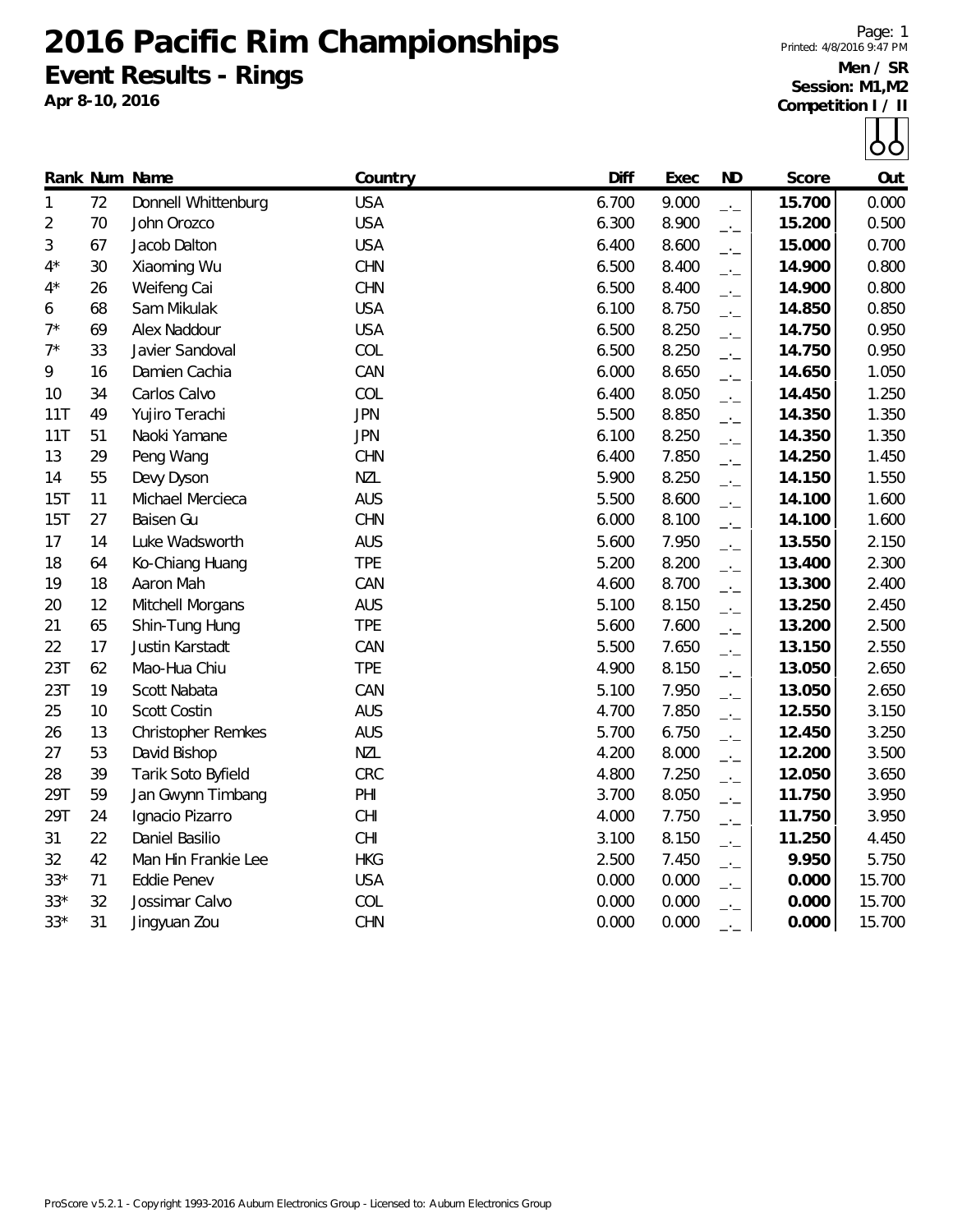## **2016 Pacific Rim Championships Event Results - Vault**

**Apr 8-10, 2016**

Page: 1 Printed: 4/8/2016 9:48 PM

## **Men / SR Session: M1,M2**

**Competition I / II**

 $\tau$ 

|                |    | Rank Num Name             | Country    | Diff           | Exec           | ND                               | Score  | Out   |
|----------------|----|---------------------------|------------|----------------|----------------|----------------------------------|--------|-------|
| 1              | 71 | Eddie Penev               | <b>USA</b> | 5.800<br>5.600 | 9.300<br>9.500 | $-1$<br>$-1$                     | 15.100 | 0.000 |
| $\overline{2}$ | 16 | Damien Cachia             | CAN        | 5.600<br>5.600 | 9.000<br>9.050 | $\overline{\phantom{a}}$<br>$-1$ | 14.625 | 0.475 |
| 3              | 72 | Donnell Whittenburg       | <b>USA</b> | 6.400<br>5.600 | 8.050<br>9.300 | $-0.3$<br>$-0.1$                 | 14.475 | 0.625 |
| 4              | 41 | Man Hin Jim               | <b>HKG</b> | 5.600<br>5.200 | 9.150<br>8.650 | $-1$<br>$-0.1$                   | 14.250 | 0.850 |
| 5              | 39 | Tarik Soto Byfield        | CRC        | 5.400<br>5.200 | 9.150<br>8.700 | $-1$<br>$-1$                     | 14.225 | 0.875 |
| 6              | 58 | Reyland Capellan          | PHI        | 5.600<br>5.200 | 8.450<br>9.350 | $-0.3$<br>$-1$                   | 14.150 | 0.950 |
| 7              | 62 | Mao-Hua Chiu              | <b>TPE</b> | 5.600<br>5.200 | 8.800<br>8.650 | $-1$<br>$-1$                     | 14.125 | 0.975 |
| 8              | 13 | <b>Christopher Remkes</b> | <b>AUS</b> | 5.600<br>5.600 | 8.650<br>7.850 | $-1$<br>$-$                      | 13.850 | 1.250 |
| 9              | 49 | Yujiro Terachi            | <b>JPN</b> | 5.600<br>5.200 | 8.150<br>8.450 | $-0.3$<br>$\rightarrow$          | 13.550 | 1.550 |
| 10             | 59 | Jan Gwynn Timbang         | PHI        | 5.200<br>3.600 | 9.050<br>9.200 | $-0.1$<br>$-1$                   | 13.475 | 1.625 |
| 11             | 53 | David Bishop              | <b>NZL</b> | 4.800<br>5.200 | 9.350<br>7.550 | $-1$<br>$-0.3$                   | 13.300 | 1.800 |
| 12             | 65 | Shin-Tung Hung            | <b>TPE</b> | 5.200<br>5.200 | 8.550<br>7.550 | $-0.1$<br>$-0.1$                 | 13.150 | 1.950 |
| 13             | 42 | Man Hin Frankie Lee       | <b>HKG</b> | 4.400<br>3.200 | 8.700<br>7.900 | $-1$<br>$-0.1$                   | 12.050 | 3.050 |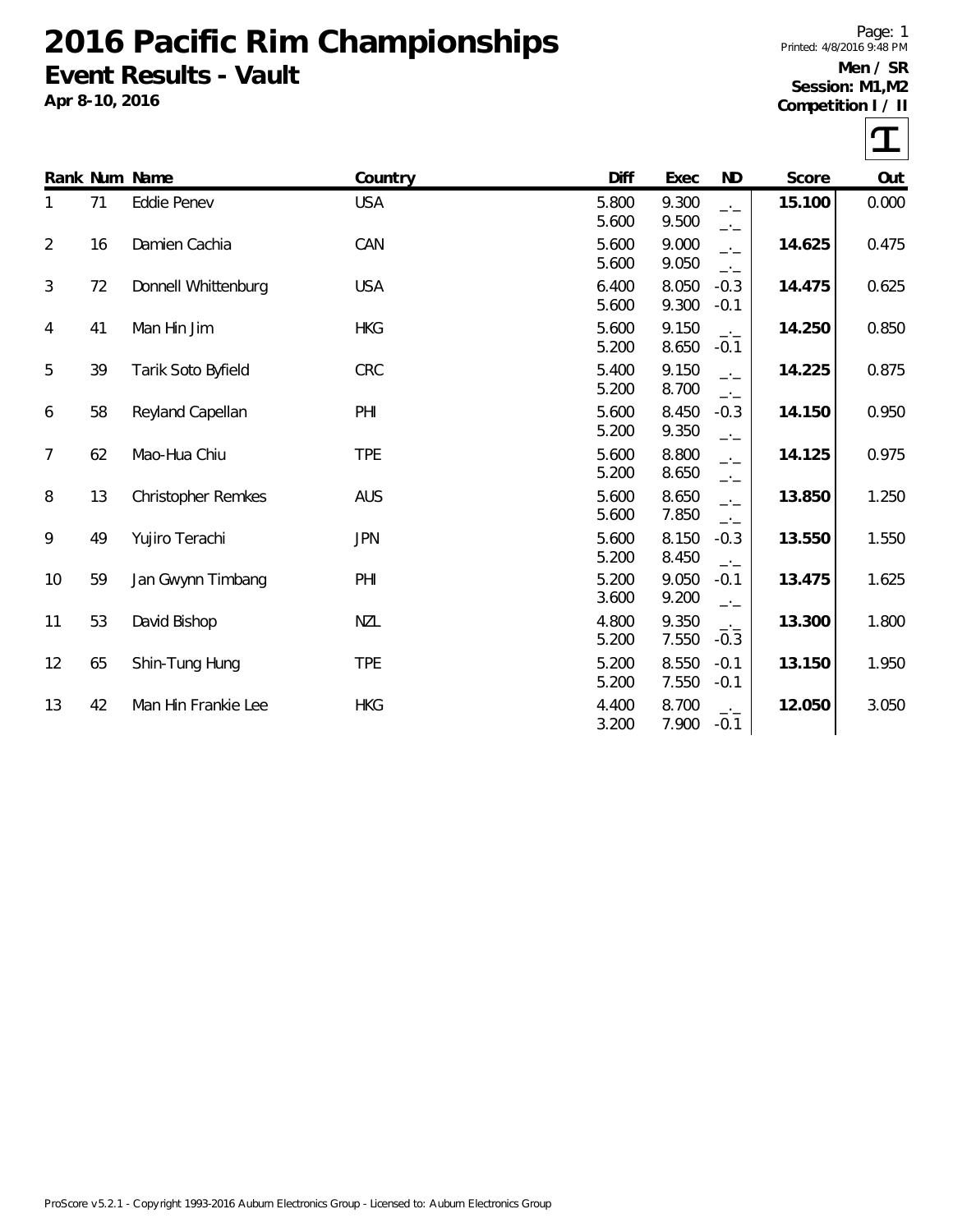**2016 Pacific Rim Championships Event Results - P Bars**

**Apr 8-10, 2016**



|                |    | Rank Num Name       | Country    | Diff  | Exec  | ND                       | Score  | Out    |
|----------------|----|---------------------|------------|-------|-------|--------------------------|--------|--------|
| 1              | 72 | Donnell Whittenburg | <b>USA</b> | 6.900 | 8.700 | $-1$                     | 15.600 | 0.000  |
| 2              | 26 | Weifeng Cai         | <b>CHN</b> | 6.900 | 8.650 | $\overline{\phantom{a}}$ | 15.550 | 0.050  |
| 3              | 33 | Javier Sandoval     | COL        | 6.900 | 8.550 | $-1$                     | 15.450 | 0.150  |
| 4              | 31 | Jingyuan Zou        | <b>CHN</b> | 6.500 | 8.900 | $-1$                     | 15.400 | 0.200  |
| 5              | 70 | John Orozco         | <b>USA</b> | 6.500 | 8.700 | $-1$                     | 15.200 | 0.400  |
| 6              | 68 | Sam Mikulak         | <b>USA</b> | 6.700 | 8.400 | $-1$                     | 15.100 | 0.500  |
| 7 <sub>T</sub> | 34 | Carlos Calvo        | COL        | 6.200 | 8.550 | $ -$                     | 14.750 | 0.850  |
| 7T             | 69 | Alex Naddour        | <b>USA</b> | 6.300 | 8.450 | $-1$                     | 14.750 | 0.850  |
| 9              | 67 | Jacob Dalton        | <b>USA</b> | 6.700 | 8.000 | $-1$                     | 14.700 | 0.900  |
| 10             | 29 | Peng Wang           | <b>CHN</b> | 6.200 | 8.450 | $-1$                     | 14.650 | 0.950  |
| 11             | 11 | Michael Mercieca    | <b>AUS</b> | 5.700 | 8.650 | $-1$                     | 14.350 | 1.250  |
| 12             | 17 | Justin Karstadt     | CAN        | 5.700 | 8.400 | $-1$                     | 14.100 | 1.500  |
| 13             | 30 | Xiaoming Wu         | <b>CHN</b> | 6.500 | 7.500 | $-1$                     | 14.000 | 1.600  |
| 14T            | 56 | Callum Phillips     | <b>NZL</b> | 4.800 | 9.150 | $-1$                     | 13.950 | 1.650  |
| 14T            | 49 | Yujiro Terachi      | <b>JPN</b> | 5.300 | 8.650 | $-1$                     | 13.950 | 1.650  |
| 16             | 14 | Luke Wadsworth      | <b>AUS</b> | 6.000 | 7.850 | $-1$                     | 13.850 | 1.750  |
| 17             | 51 | Naoki Yamane        | <b>JPN</b> | 5.600 | 8.200 | $-1$                     | 13.800 | 1.800  |
| 18             | 64 | Ko-Chiang Huang     | <b>TPE</b> | 5.400 | 8.300 | $-1$                     | 13.700 | 1.900  |
| 19             | 27 | Baisen Gu           | <b>CHN</b> | 6.000 | 7.500 | $-1$                     | 13.500 | 2.100  |
| 20             | 12 | Mitchell Morgans    | <b>AUS</b> | 6.000 | 7.450 | $-1$                     | 13.450 | 2.150  |
| 21             | 18 | Aaron Mah           | CAN        | 5.600 | 7.700 | $-1$                     | 13.300 | 2.300  |
| 22T            | 53 | David Bishop        | <b>NZL</b> | 3.800 | 9.450 | $-1$                     | 13.250 | 2.350  |
| 22T            | 19 | Scott Nabata        | CAN        | 6.100 | 7.150 | $-1$                     | 13.250 | 2.350  |
| 24             | 39 | Tarik Soto Byfield  | <b>CRC</b> | 4.800 | 8.400 | $-1$                     | 13.200 | 2.400  |
| 25             | 10 | Scott Costin        | <b>AUS</b> | 5.000 | 8.150 | $-1$                     | 13.150 | 2.450  |
| 26T            | 59 | Jan Gwynn Timbang   | PHI        | 4.300 | 8.550 | $-1$                     | 12.850 | 2.750  |
| 26T            | 21 | Joel Gagnon         | CAN        | 5.400 | 7.450 | $-1$                     | 12.850 | 2.750  |
| 28             | 41 | Man Hin Jim         | <b>HKG</b> | 5.500 | 7.150 | $-1$                     | 12.650 | 2.950  |
| 29             | 62 | Mao-Hua Chiu        | <b>TPE</b> | 5.900 | 6.650 | $-1$                     | 12.550 | 3.050  |
| 30             | 52 | Miguel Romero       | <b>MEX</b> | 4.300 | 8.200 | $-1$                     | 12.500 | 3.100  |
| 31             | 55 | Devy Dyson          | <b>NZL</b> | 5.100 | 6.850 | $-1$                     | 11.950 | 3.650  |
| 32             | 65 | Shin-Tung Hung      | <b>TPE</b> | 5.400 | 6.500 | —'—                      | 11.900 | 3.700  |
| 33T            | 42 | Man Hin Frankie Lee | <b>HKG</b> | 3.200 | 8.650 | $-1$                     | 11.850 | 3.750  |
| 33T            | 24 | Ignacio Pizarro     | CHI        | 4.200 | 7.650 | $-1$                     | 11.850 | 3.750  |
| 35             | 57 | Rafael Ablaza       | PHI        | 3.500 | 8.300 | $-1$                     | 11.800 | 3.800  |
| 36             | 22 | Daniel Basilio      | <b>CHI</b> | 4.200 | 7.100 | $-1$                     | 11.300 | 4.300  |
| $37*$          | 71 | Eddie Penev         | <b>USA</b> | 0.000 | 0.000 | $ -$                     | 0.000  | 15.600 |
| $37*$          | 32 | Jossimar Calvo      | COL        | 0.000 | 0.000 | $-1$                     | 0.000  | 15.600 |